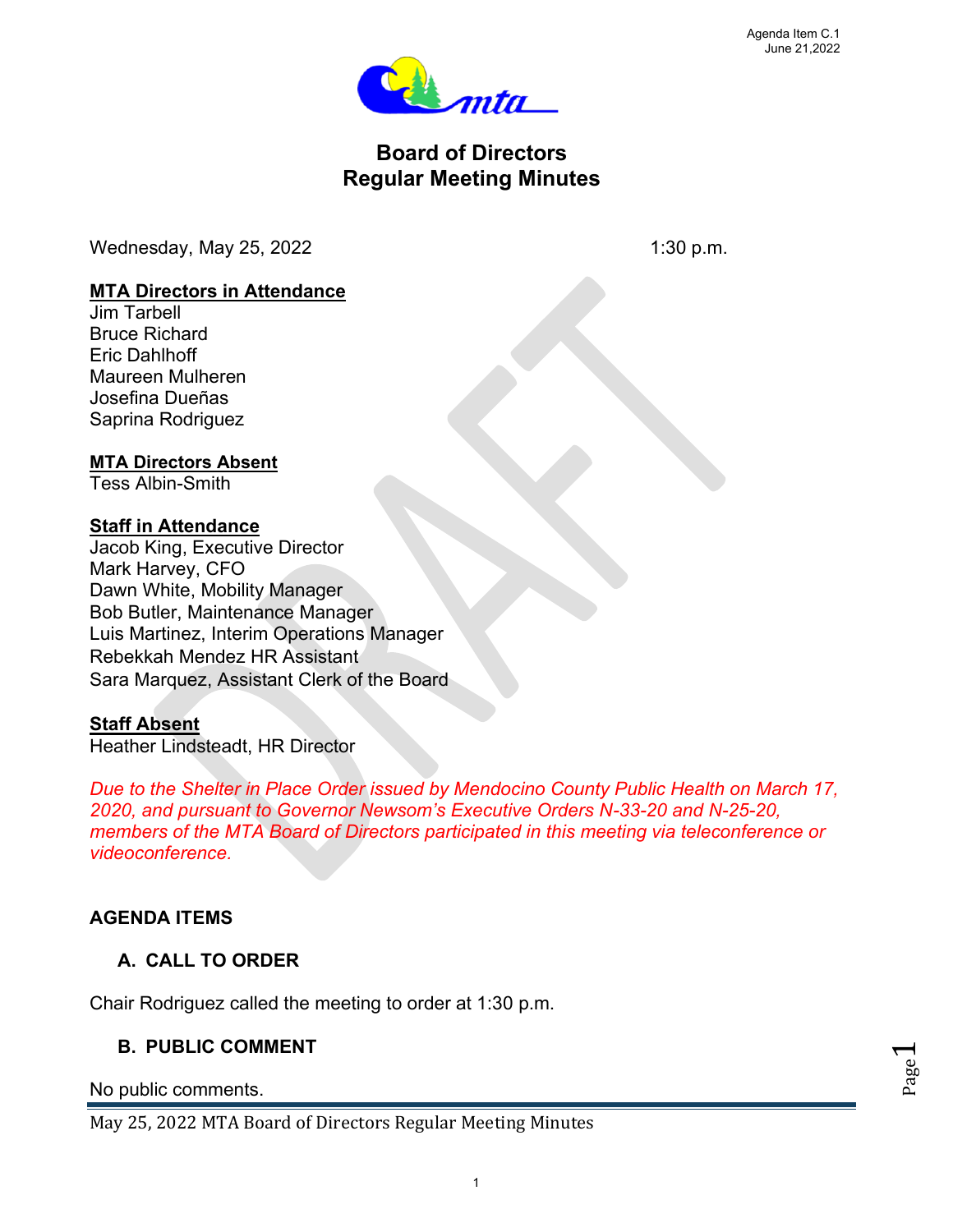#### **C. CONSENT CALENDAR**

- 1. Approval of Minutes of April 27, 2022 Regular Board Meeting
- 2. Acceptance of Service Performance Report
- 3. Acceptance of Financial Reports July through March 2022
- 4. Adoption of Resolution No. 2022‐15 Authorizing Remote Teleconference Meetings of the Board of Directors of Mendocino Transit Authority for the period of May 25, 2022, through June 25, 2022, Pursuant to Brown Act Provisions.

**Upon Motion** by Director **Mulheren** seconded by Director **Dahlhoff** the Board approved Consent Calendar items C.1 through C.4 by roll call vote. **AYES**: Tarbell, Richard, Dahlhoff, Mulheren, Dueñas, and Chairwoman Rodriguez **NOES**:0 **ABSTAIN**:0 **ABSENT**: Albin-Smith

#### **D. ACTION & DISCUSSION**

- 1. **Unmet Needs:** No unmet needs added to the unmet needs list
- **2. Discussion and Possible Approval of Draft Operations Budget for Fiscal Year 2022-2023**

Staff received direction. No action taken .

**3. Discussion and Possible Approval of Draft Capital Budget for Fiscal Year 2022-2023.**

Staff received information. No action taken.

#### **4. Discussion and Possible Direction to Staff to Modify MTA's Existing Regular Board Meeting Schedule**

The Board directed staff to keep the current Board Meeting dates and instructed staff to cancel meetings if the Agenda warranted cancellation. No action taken.

### **E. CLOSED SESSION**

1. Conference with Labor Negotiators Pursuant to Government Code §54957.6(a) Agency Designated Representatives: Executive Director Jacob King Employee Organization: Teamsters Union Local 665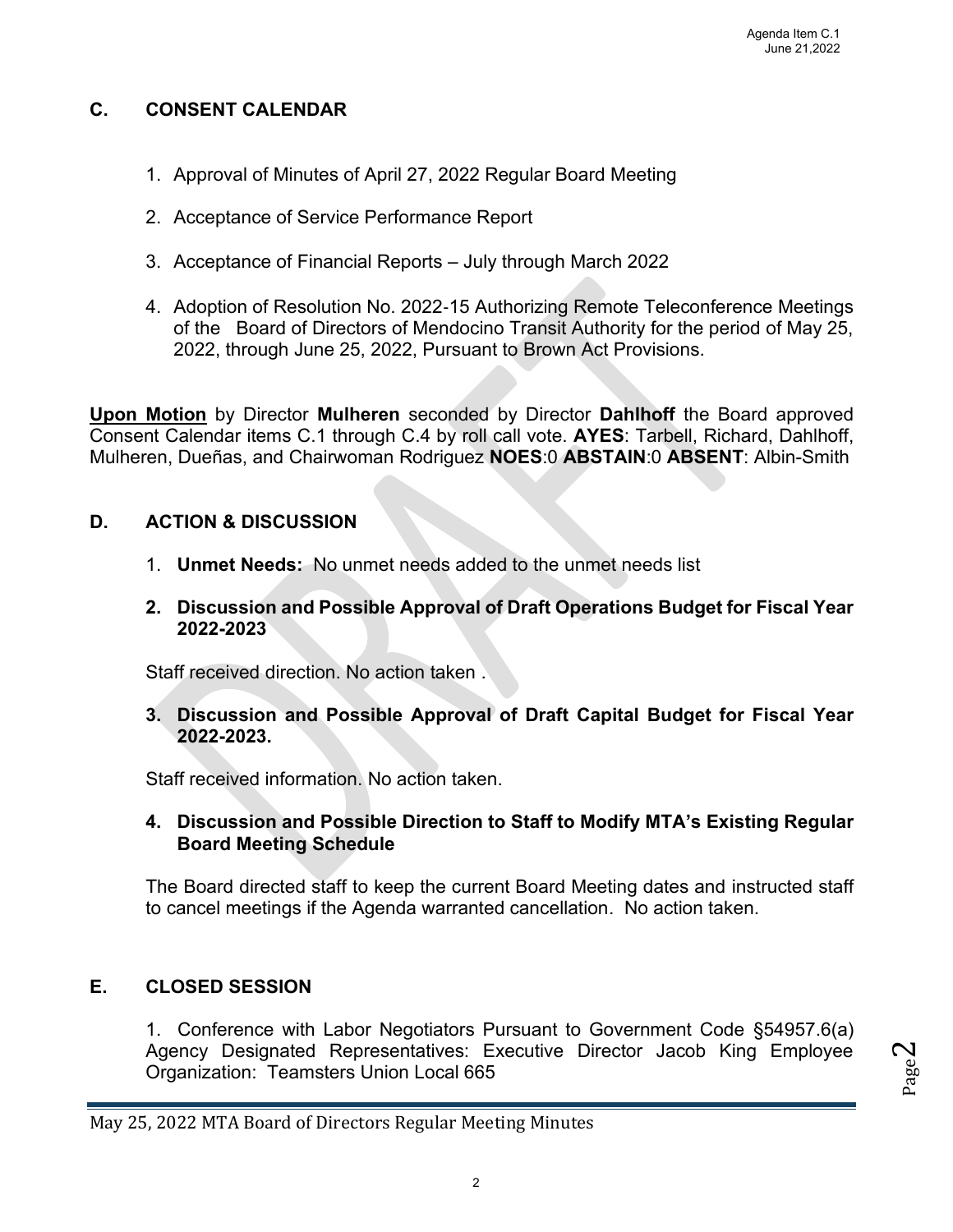### **F. ANNOUNCEMENT OUT OF CLOSED SESSION**

Chair Rodriguez reported that there was no reportable action.

### **G. DIRECTOR AND MANAGEMENT REPORTS**

#### **1. Matters from Management:**

**Bob Butler**, Maintenance Manager, reported that he is focusing on construction in Ukiah and Fort Bragg. He also reported the new electric bus is expected to arrive in June 2023.

**Dawn White**, Mobility Manager, reported that she is working on ads promoting using the bus more since gas prices keep rising. She also reported that she is working on advertising the Summer Youth Pass 2023, for all passengers 18 and under. She also mentioned that she's taking to City of Ukiah regarding the Trolley for the upcoming holidays. She also reported that after 40 years working with the senior centers to update the funding formula.

**Luis Martinez** Operations Manager reported that MTA has new Supervisors in Ukiah and Fort Bragg. He reported the Fort Bragg Supervisor is now certified to train new drivers and he hopes that will help with recruitment because trainees will not have to travel from the coast to Ukiah for 8 weeks during training. It will cut their trips to Ukiah in half.

**Mark Harvey** CFO reported that he will continue working with Executive Director Jacob King and staff on finalizing the budgets for 22-23.

**Jacob King** Executive Director reported that he received word that MTA scored second highest in the state on its Caltrans 5310 grant.

He also reported that Mobility Solutions for Rural Communities for Mendocino County (Inland only) are being studied right now. He said MTA is planning to recruit for a grant writing firm or individual. He said he is overseeing16 grants and reported that he will be returning to the Board with information related to an RFQ.

# **2. Matters from Directors**

**Director Rodriguez**, just wanted to mention about the community events the MTA sponsors and want to revise the ridership and make sure we are using the CARES funds property. Rodriguez requested to bring this back as a formal item next time they revisit the full list.

# **H. ADJOURN**

Chair Rodriguez adjourned the meeting at 2:51 p.m.